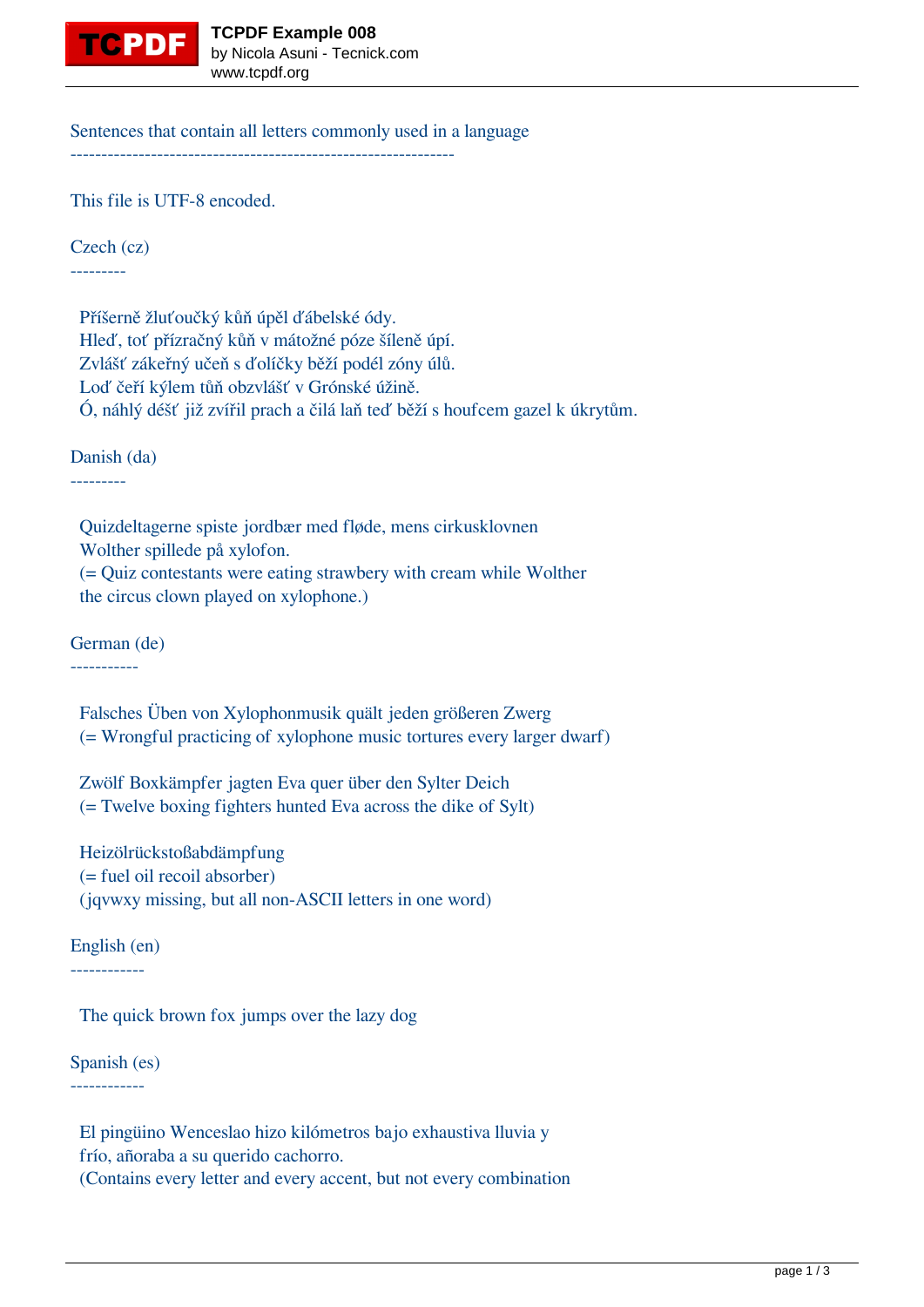

of vowel + acute.)

French (fr) -----------

> Portez ce vieux whisky au juge blond qui fume sur son île intérieure, à côté de l'alcôve ovoïde, où les bûches se consument dans l'âtre, ce qui lui permet de penser à la cænogenèse de l'être dont il est question dans la cause ambiguë entendue à Moÿ, dans un capharnaüm qui, pense-t-il, diminue çà et là la qualité de son œuvre.

 l'île exiguë Où l'obèse jury mûr Fête l'haï volapük, Âne ex aéquo au whist, Ôtez ce vœu déçu.

 Le cœur déçu mais l'âme plutôt naïve, Louÿs rêva de crapaüter en canoë au delà des îles, près du mälström où brûlent les novæ.

Irish Gaelic (ga)

-----------------

D'fhuascail Íosa, Úrmhac na hÓighe Beannaithe, pór Éava agus Ádhaimh

Hungarian (hu)

--------------

 Árvíztűrő tükörfúrógép (= flood-proof mirror-drilling machine, only all non-ASCII letters)

Icelandic (is)

--------------

Kæmi ný öxi hér ykist þjófum nú bæði víl og ádrepa

 Sævör grét áðan því úlpan var ónýt (some ASCII letters missing)

Greek (el)

-------------

 Γαζέες καὶ μυρτιὲς δὲν θὰ βρῶ πιὰ στὸ χρυσαφὶ ξέφωτο (= No more shall I see acacias or myrtles in the golden clearing)

Ξεσκεπάζω τὴν ψυχοφθόρα βδελυγμία